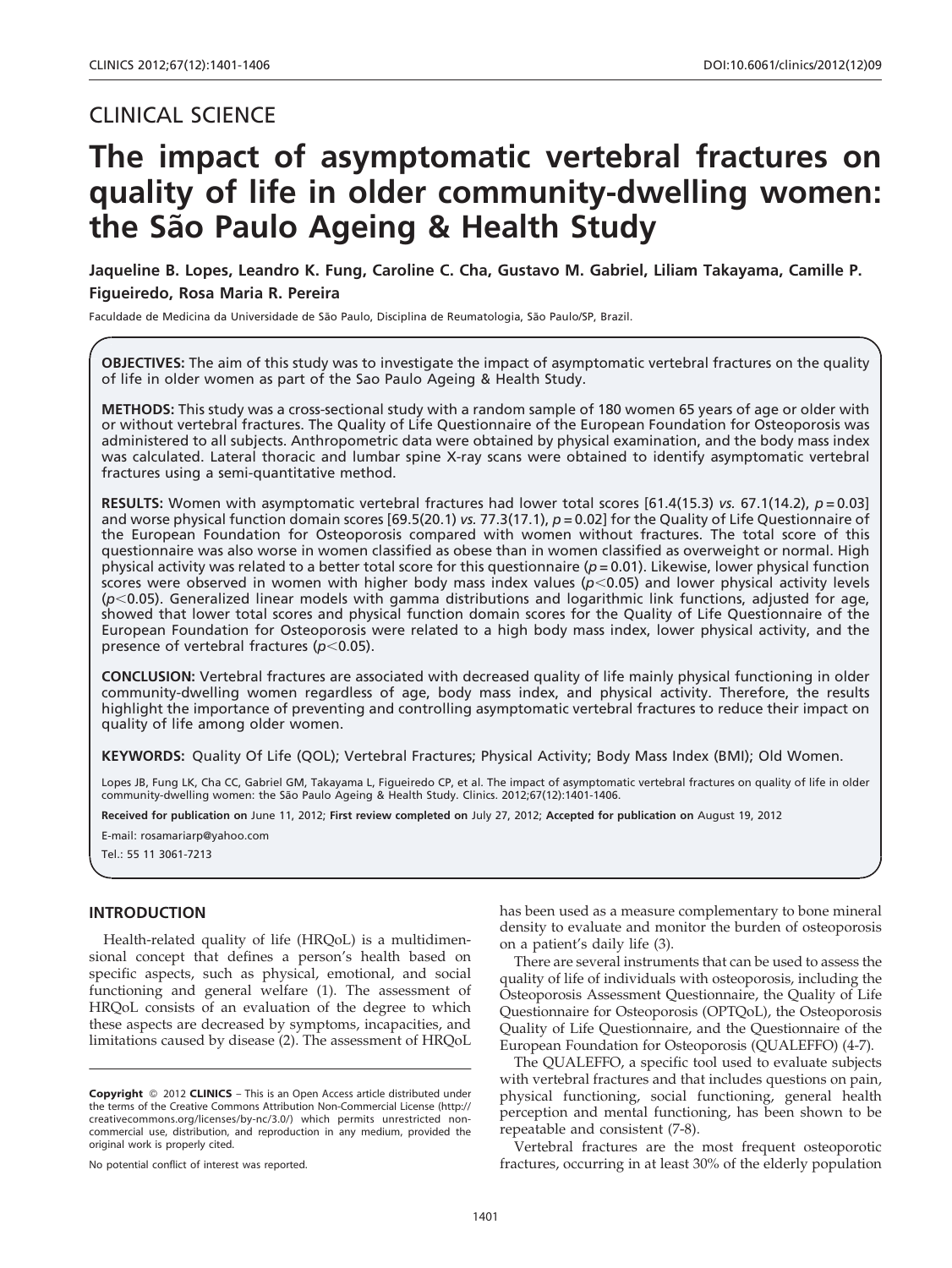(9), and [have important clinical implications \(10-14\). These](#page-5-0) fracture[s](#page-5-0) [are](#page-5-0) [associated](#page-5-0) [with](#page-5-0) [increased](#page-5-0) [risks](#page-5-0) [of](#page-5-0) [new](#page-5-0) osteopor[otic fractures and mortality, especially in older](#page-5-0) women [\(10-11\).](#page-5-0) [Only](#page-5-0) [one-third](#page-5-0) [of](#page-5-0) [vertebral](#page-5-0) [fractures](#page-5-0) [are](#page-5-0) sympto[matic;](#page-5-0) [therefore,](#page-5-0) [patients](#page-5-0) [may](#page-5-0) [be](#page-5-0) [unaware](#page-5-0) [of](#page-5-0) [their](#page-5-0) presenc[e.](#page-5-0) [Indeed,](#page-5-0) [in](#page-5-0) [studies](#page-5-0) [based](#page-5-0) [on](#page-5-0) [the](#page-5-0) [radiographic](#page-5-0) screenin[g](#page-5-0) [of](#page-5-0) [populations,](#page-5-0) [the](#page-5-0) [incidence](#page-5-0) [of](#page-5-0) [all](#page-5-0) [vertebral](#page-5-0) fracture[s](#page-5-0) [has](#page-5-0) [been](#page-5-0) [esti](#page-5-0)mated to be three times higher than the incidence of hip fractures, and only 30% of people with vertebral fractures were f[ound t](#page-5-0)o have received medical attention (12).

Women with vertebral fractures can also experience decrease[d HRQoL due to physical limitations and psycho](#page-5-0)social disabilities (13-14).

Some [studies have assessed the impact of vertebral](#page-5-0) fracture[s](#page-5-0) [on](#page-5-0) [HRQoL](#page-5-0) [in](#page-5-0) [older](#page-5-0) [women](#page-5-0) [in](#page-5-0) [many](#page-5-0) [countries](#page-5-0) (15,16), [but](#page-5-0) [few](#page-5-0) [such](#page-5-0) [epidemiological](#page-5-0) [studies](#page-5-0) [have](#page-5-0) been conducted in Brazil. Moreover, most of the studies conducted in this country have been performed in ambulatory or institutionalized individuals (17,18).

Therefore, this study evaluated the impact of vertebral fractures on the quality of life of healthy, communitydwelling women aged 65 years or older using the QUALEFFO.

# SUBJECTS AND METHODS

# Population

This s[tudy](#page-5-0) [was](#page-5-0) [performed](#page-5-0) [using](#page-5-0) [the](#page-5-0) [framework](#page-5-0) [of](#page-5-0) [the](#page-5-0) São Pau[lo](#page-5-0) [Ageing](#page-5-0) & Health Study (SPAH), which was a population-based, cross-sectional study (9). Based on the size sa[mple calculation, 180 women were randomized and](#page-5-0) included.

The i[nclusion](#page-5-0) [and](#page-5-0) [exclusion](#page-5-0) [criteria](#page-5-0) [were](#page-5-0) [the](#page-5-0) [same](#page-5-0) [as](#page-5-0) those of [the](#page-5-0) [core](#page-5-0) [study](#page-5-0) [\(9\).](#page-5-0) [Specifically,](#page-5-0) [only](#page-5-0) [well-function](#page-5-0)ing elde[rly](#page-5-0) [women](#page-5-0) [were](#page-5-0) [recruited](#page-5-0) [to](#page-5-0) [participate.](#page-5-0) [All](#page-5-0) [of](#page-5-0) the indi[viduals](#page-5-0) [were](#page-5-0) [apparently](#page-5-0) [healthy](#page-5-0) [and](#page-5-0) [showed](#page-5-0) [no](#page-5-0) evidence of malabsorption, chronic diarrhea, hepatic disease, severe chronic diseases, or cancer. Current or previous bisphosphonate use was also an exclusion criterion (9).

# Quality of life assessment

Quality of life was assessed through individual interviews using the validated QUALEFFO with 41 questions covering five domains: pain (5 questi[ons\),](#page-5-0) [physical](#page-5-0) [func](#page-5-0)tioning [\(17](#page-5-0) [questions\),](#page-5-0) [social](#page-5-0) [functioning](#page-5-0) [\(sevn](#page-5-0) [questions\),](#page-5-0) general [health](#page-5-0) [perception](#page-5-0) [\(three](#page-5-0) [questions\),](#page-5-0) [and](#page-5-0) [mental](#page-5-0) function[ing](#page-5-0) [\(nine](#page-5-0) [questions\)](#page-5-0) [\(7\).](#page-5-0) [The](#page-5-0) [total](#page-5-0) [score](#page-5-0) [for](#page-5-0) [each](#page-5-0) domain [was](#page-5-0) [obtained](#page-5-0) [by](#page-5-0) [summing](#page-5-0) [the](#page-5-0) [scores](#page-5-0) [of](#page-5-0) [all](#page-5-0) question[s](#page-5-0) [for](#page-5-0) [that](#page-5-0) [domain](#page-5-0) [and](#page-5-0) [submitting](#page-5-0) [this](#page-5-0) [sum](#page-5-0) [to](#page-5-0) [a](#page-5-0) linear tr[ansformation to a sc](#page-5-0)ale ranging from 0 to 100, where 0 corresponds to the worst HRQoL and 100 to the best HRQoL. The interviewers were blinded to the presence of vertebral fractures.

# Assessment of vertebral fractures

Radiographs of the lumbar and thoracic spine centered on L2 and T7, respectively, were obtained for all participants, with 40" between the tube and the film. All of the obtained images provided good visibility of the T4 to L4 segment. The identification of vertebral fractures was performed by two individuals with experience in the field of analyzing vertebral fractures. They were blinded to each other's assessments, and when the results conflicted, a consensus between the two individuals was reached. The [agreement](#page-5-0) between [the](#page-5-0) [assessments](#page-5-0) [of](#page-5-0) [the](#page-5-0) [two](#page-5-0) [individuals](#page-5-0) [was](#page-5-0) [96%,](#page-5-0) and the [Kappa](#page-5-0) [coefficient](#page-5-0) [was](#page-5-0) [0.82.](#page-5-0) [Vertebral](#page-5-0) [fractures](#page-5-0) [were](#page-5-0) classifie[d](#page-5-0) [using](#page-5-0) [a](#page-5-0) [Genant](#page-5-0) [SQ](#page-5-0) [approach](#page-5-0) [\(19\).](#page-5-0) [Each](#page-5-0) [identified](#page-5-0) fracture[d](#page-5-0) [vertebra](#page-5-0) [was](#page-5-0) [assigned](#page-5-0) [a](#page-5-0) [grade](#page-5-0) [based](#page-5-0) [on](#page-5-0) [the](#page-5-0) Genant [SQ](#page-5-0) [scale,](#page-5-0) [where](#page-5-0) [mild](#page-5-0) [\(grade](#page-5-0) [1\)](#page-5-0) [corresponds](#page-5-0) [to](#page-5-0) [a](#page-5-0) [20-](#page-5-0) 25% re[duction](#page-5-0) [in](#page-5-0) [the](#page-5-0) [anterior,](#page-5-0) [middle,](#page-5-0) [and/or](#page-5-0) posterior height; moderate (grade 2) corresponds to a 26-40% reduction in any height; and severe (grade 3) corresponds to a reduction of over 40% in any height.

#### Anthropometry

The height (without shoes) of each participant was measured to the nearest 0.1 cm with a wall-mounted stadiometer. The weight of each participant (without shoes and wearing only light clothing) was measured to the nearest 0.25 kg using a double-beam balance scale. The body mass index (BMI) was calculated by dividing the participant's weight (kilograms) by her height squared (square meters), and the subjects were cat[egori](#page-5-0)zed using the following cutoff points proposed by the World Health Organization (WHO): normal weight =  $\overline{BMI}$ <25; overweight =  $25 \leq BMI$ <30; and  $obese = BMI \geq 30$  (20).

#### Other variables and definitions

Information regarding health, lifestyle and risk factors [for](#page-5-0) [osteo](#page-5-0)porosis/fractures was obtained through individual interviews. Women who had had two or more falls in the last 12 months were defined as chronic fallers (21).

Physical activity was classified as (a) low, does not even perform housework; (b) moderate, perfor[ms r](#page-5-0)egular housework, walks irregularly, and gardens; and (c) high, performs regular physical activity aside from her daily routine at least twice a week for 30 min (22).

Regarding concomitant diseases, those mentioned at the time of the interview were noted, as well as those diagnosed during the physical examination. Systemic arterial hypertension (SAH) was defined as a history of hypertension with the use of antihypertensive drugs or a systolic blood pressure>140 mmHg and/or [diastolic](#page-5-0) [blood](#page-5-0) [pressure](#page-5-0)> 90 mm[Hg,](#page-5-0) [which](#page-5-0) [was](#page-5-0) [measured](#page-5-0) [with](#page-5-0) [a](#page-5-0) [standard](#page-5-0) [sphygmo](#page-5-0)manome[ter](#page-5-0) [with](#page-5-0) [the](#page-5-0) [subject](#page-5-0) [seated](#page-5-0) [for](#page-5-0) [at](#page-5-0) [least](#page-5-0) [5](#page-5-0) [minutes](#page-5-0) [prior](#page-5-0) to the measurement (23). Participants taking oral hypoglycemic agents or insulin or those with fasting blood glucose levels $\geq$ 126 mg/dL were considered to be diabetic (24).

# Bone mineral density (BMD) assessment

The BMD was measured by dual X-ray absorptiometry (DXA) using Hologic densitometry equipment (Hologic Inc. Bedford, MA, USA, Discovery model) in the following regions: lumbar spine, femoral neck, and total femur. All BMD measurements were performed by the same experienced technologist. Anatomically abnormal vertebrae were excluded from the analysis of the lumbar spine only if they were clearly abnormal and were not assessable within the resolution of the system or if there was a differenc[e](#page-5-0) [in](#page-5-0) [the](#page-5-0) [T](#page-5-0)score of [more](#page-5-0) [than](#page-5-0) [1.0](#page-5-0) [between](#page-5-0) [the](#page-5-0) [vertebra](#page-5-0) [in](#page-5-0) [question](#page-5-0) [and](#page-5-0) adjacent [vertebrae, as recommended by the International](#page-5-0) Society for Clinical Densitometry (ISCD) (25). The precision of the [BMD measurements was determined based on](#page-5-0) standar[d](#page-5-0) [ISCD](#page-5-0) [protocols](#page-5-0) [\(26\).](#page-5-0) [We](#page-5-0) [ca](#page-5-0)lculated the least significant change with 95% confidence to be 0.033  $g/cm<sup>2</sup>$ for the spine,  $0.047$   $g/cm<sup>2</sup>$  for the femoral neck, and 0.039  $g/cm<sup>2</sup>$  for the total femur.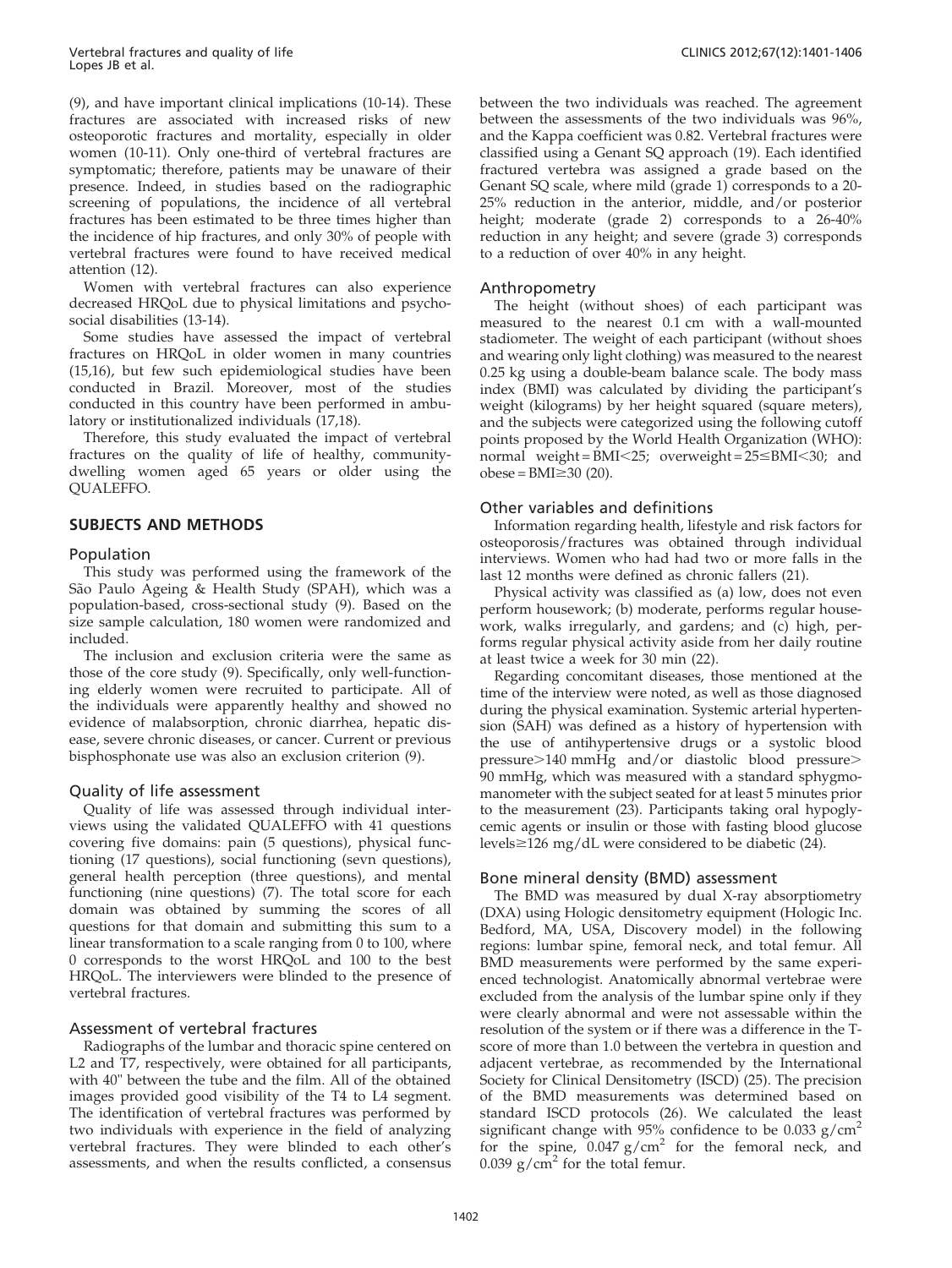According to the classification criteria of the ISCD (International Society of Clinical Densitometry), the lowest T-score among the three sites (lumbar spine, femoral neck, and total femur) was used to classify each participant as having osteoporosis, osteopenia, or normal bone density. Thus, the individuals with T-scores that were 2.5 standard deviations or more below the scores for healthy controls for the peak bone mass were diagnosed with osteoporosis, individuals with T-scores between 2.5 and 1.0 standard deviations below the scores for healthy control[s](#page-5-0) [w](#page-5-0)ere diagnosed with osteopenia, and individuals with T-scores greater than 1.0 standard deviation below the scores for healthy controls were classified as normal (26).

#### Statisti[cal](#page-5-0) [analysis](#page-5-0)

The s[ample](#page-5-0) [size](#page-5-0) [of](#page-5-0) [180](#page-5-0) [was](#page-5-0) [based](#page-5-0) [on](#page-5-0) [a](#page-5-0) [standard](#page-5-0) [deviation](#page-5-0) of 15% (27) for the total QUALEFFO score and a two-sided 5% significance level. The study had 95% power to detect a difference of 10 points in the total QUALEFFO score.

The results for the quantitative variables are expressed as the mean (standard deviation), and results for the qualitative variables are described by the absolute and relative (%) frequencies. Demographic characteristics and the QUA-LEFFO results were compared between women with and without fractures using the Mann-Whitney-Wilcoxon test for quantitative variables and the chi-square test for qualitative variables. The associations between the QUALEFFO scores and potential determinants of quality of life were assessed using the Wilcoxon rank-sum test or the Kruskal-Wallis test. Correlations between continuous variables and the QUALEFFO questionnaire data were tested using the Spearman correlation coefficient  $(r_s)$ .

Generalized linear models with gamma distributions and logarithmic link functions were performed to determine the influence of the vertebral fractures on the QUALEFFO score. Variables with a statistical significance better than 0.1  $(p<0.1)$  in the bivariate tests were included in these models,

and statistically significant variables  $(p<0.05)$  were retained in the final model.

All tests were performed using STATA 10.0.

#### Ethics

This study was conducted in compliance with the ethical principles of the Helsinki Declaration (2008) and local applicable laws and regulations. This study was approved by the Local Ethics and Research Committee (Research Protocol 1110/07).

#### [RESU](#page-5-0)LTS

Forty-one women (22.8%) had vertebral fractures. The demographic, anthropometric and clinical data for all participants in the study, grouped based on the presence (Vertebral Fracture) or absence of vertebral fractures (No Vertebral Fracture), are shown in Table 1.

There were no significant differences with respect to the mean BMI or the percentage of Caucasian individuals between the groups  $(p>0.05)$  (Table 1). Regarding the BMI classification, 22.8% and approximately 38% of the subjects were classified as normal and obese, respectively, with no significant difference between the two groups  $(p>0.05)$ . A tendency of older age in the vertebral fracture group was observed  $(p = 0.057)$ .

The frequencies of hypertension  $(p=0.224)$ , diabetes  $(p=0.672)$ , hypothyroidism  $(p=0.723)$ , and two or more concomitant diseases ( $p = 0.216$ ) and the average number of medications used  $(p=0.497)$  were comparable between the groups.

Interestingly, the Vertebral Fracture group contained a higher frequency of women defined as chronic fallers than the No Vertebral Fracture group (64.7 vs. 32.1%,  $p = 0.017$ ). As expected, the Vertebral Fracture group had a higher frequency of osteoporosis (73.2 vs. 51.1%,  $p = 0.012$ ) and a

Table 1 - Demographic, anthropometric, and clinical data of the Vertebral Fracture (VF) and No Vertebral Fracture (NVF) groups.

|                                    | All $(n = 180)$ | Vertebral Fracture $(n = 41)$ | No Vertebral Fracture ( $n = 139$ ) | p-value VF vs. NVF |
|------------------------------------|-----------------|-------------------------------|-------------------------------------|--------------------|
| Age, years                         | 75.2 (4.5)      | 76.3 (5.4)                    | 74.8 (4.2)                          | 0.057              |
| Caucasian individuals, n (%)       | 121 (67.2)      | 27 (65.9)                     | 94 (67.6)                           | 0.832              |
| Body Mass Index, kg/m <sup>2</sup> | 28.8 (4.9)      | 29.1(5.1)                     | 28.7(4.8)                           | 0.572              |
| Classification according to BMI    |                 |                               |                                     |                    |
| Normal, n (%)                      | 44 (22.8)       | 9(22.0)                       | 35 (25.6)                           |                    |
| Overweight, n (%)                  | 67 (37.6)       | 16 (39.0)                     | 51 (37.2)                           | 0.896              |
| Obese, $n$ $(\%)$                  | 67 (37.6)       | 16 (39.0)                     | 51 (37.2)                           |                    |
| Currently smoking, n (%)           | 18 (10)         | 3(7.3)                        | 15 (10.8)                           | 0.515              |
| Physical activity level, n (%)     |                 |                               |                                     |                    |
| Low                                | 8(4.4)          | 3(7.3)                        | 5(3.6)                              |                    |
| Moderate                           | 120 (66.7)      | 27 (65.9)                     | 93 (66.9)                           | 0.586              |
| High                               | 52 (28.9)       | 11(26.8)                      | 41 (29.5)                           |                    |
| Chronic faller, n (%)              | 28 (40)         | 11(64.7)                      | 17(32.1)                            | 0.017              |
| SAH, n (%)                         | 126 (74.6)      | 25(83.3)                      | 101(72.7)                           | 0.224              |
| Diabetes, n (%)                    | 44 (24.4)       | 9(22.0)                       | 35 (25.2)                           | 0.672              |
| Hyperthyroidism, n (%)             | 14(8.3)         | 2(6.7)                        | 12(8.6)                             | 0.723              |
| Two or more concomitant diseases   | 128 (71.1)      | 26 (63.4)                     | 102 (73.4)                          | 0.216              |
| Number of medications              | 1.5(1.4)        | 1.7(1.4)                      | 1.5(1.4)                            | 0.497              |
| Densitometric criteria (ISCD)      |                 |                               |                                     |                    |
| Osteopenia, n (%)                  | 61 (33.9)       | 8(19.5)                       | 53 (38.1)                           | 0.027              |
| Osteoporosis, n (%)                | 101(56.1)       | 30 (73.2)                     | 71(51.1)                            | 0.012              |

Data are presented as the mean (standard deviation) or n (percentage).

SAH = Systemic Arterial Hypertension.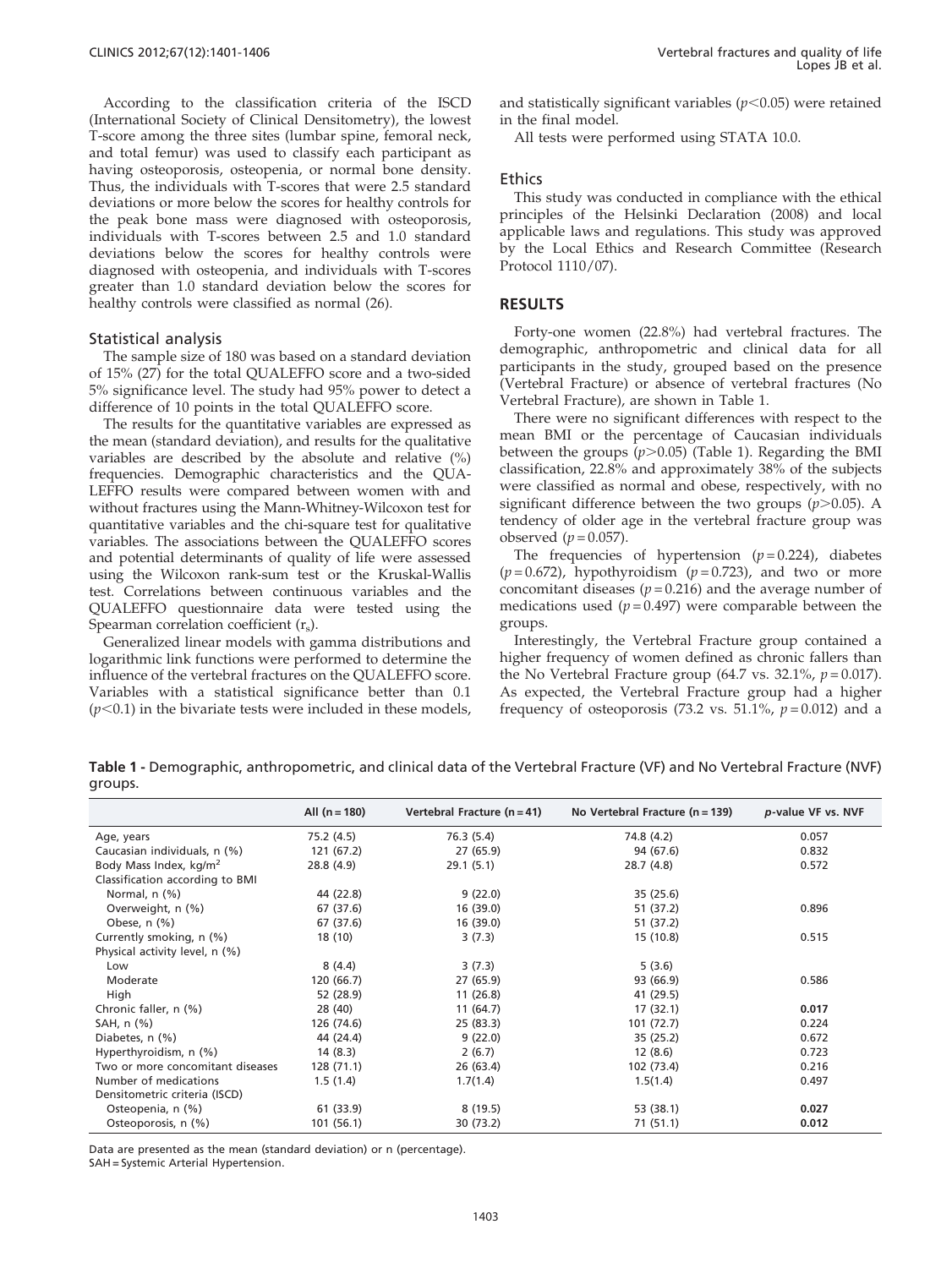lower frequency of osteopenia (19.5 vs.  $38.1\%$ ,  $p = 0.027$ ) than the No Vertebral Fracture group.

The results for each domain of the QUALEFFO and the total QUALEFFO score in both groups are shown in Table 2. The total QUALEFFO score was lower in the Vertebral Fracture group than in the No Vertebral Fracture group [61.4 (15.4) vs. 67.1 (14.2),  $p = 0.031$ ]. Likewise, the physical function domain score of the QUALEFFO was worse in the Vertebral Fracture group compared with the No Vertebral Fracture group  $[69.5 (20.1)$  vs. 77.3  $(17.1)$ ,  $p = 0.018$ ]. No difference was observed regarding the other QUALEFFO domains (pain, social functioning, health perception, and mental functioning) (Table 2).

The total QUALEFFO score was inversely related to BMI  $(r<sub>s</sub> = -0.21, p = 0.005)$  and weight  $(r<sub>s</sub> = -0.22, p = 0.009)$ . The total QUALEFFO score was worse in women classified as obese than in those classified as overweight or normal [61.7 (15.4) vs. 66.4 (13.8) vs. 70.8 (13.5), respectively,  $p = 0.008$ ]. A lower total QUALEFFO score w[as also ob](#page-4-0)served in women with low physical activity than in those with moderate or high activity [51.8 (19.1) vs. 64.8 (14.3) vs. 70.3 (13.2), respectively,  $p = 0.010$  (Table 3).

Similarly, the physical function domain of the QUALEFFO was inversely related to the BMI  $(r_s = -0.24,$  $p = 0.001$ ). In this domain, women classified as obese were found to have lower scores than women classified as overweight or normal [70.7 (19.3) vs. 76.1 (16.1) vs. 81.4 (17.4), respectively,  $p = 0.002$ . Finally, lower scores for the physical function domain [were fou](#page-4-0)nd among women with low physical activity compared with those with moderate or high activity [49.6(24.9) vs. 75.1(18.1) vs. 80.7(12.6), respectively,  $p = 0.002$ ] (Table 3).

A generalized linear model with gamma distributions and logarithmic link functions was developed to identify patient characteristics that were related to the total and physical function domain scores of the QUALEFFO. Variables with a  $p<0.10$  in the univariate analysis (age, BMI classification, physical activity, diabetes, presence of at least one fracture) were included as independent variables. The presence of obesity was negatively associated with the total QUALEFFO score  $(p=0.001)$ . A high physical activity level was positively associated with the total QUALEFFO score  $(p=0.001)$ . The presence of at least one fracture was associated with a worse total QUALEFFO score, independent of age, BMI classification and physical activity level  $(p=0.030)$ . Likewise, the presence of at least one fracture was negatively associated with the physical function domain, independent of these same variables  $(p=0.041)$ (Table 4).

#### **DISCUSSION**

This study was the first study conducted in Brazil that specifically assessed the impact of vertebral fractures on the quality of life in older, community-dwelling women using a specific questionnaire. In this study, we demonstrated that the presence of vertebral fractures in this population is related to worse HRQoL, particularly with respect to physical functioning.

The major advantage of the present study is the homogenous selection of community-dwelling women, unlike previous studies in which individuals were recruited from clinics or from populations included in clinical trials. These la[tter populations represent sick individuals with a](#page-5-0) high risk of fractures.

Studie[s showing worse HRQoL in patients with vertebral](#page-5-0) fracture[s](#page-5-0) [have](#page-5-0) [been](#page-5-0) [published](#page-5-0) [in](#page-5-0) [several](#page-5-0) [countries](#page-5-0) [\(15,16\).](#page-5-0) There a[re only two studies evaluating the HRQoL in](#page-5-0) patients [with](#page-5-0) [vertebral](#page-5-0) [fractures](#page-5-0) [in](#page-5-0) [Brazil,](#page-5-0) [but](#page-5-0) [neither](#page-5-0) [was](#page-5-0) specific [to older community-dwelling individuals \(17,18\).](#page-5-0) The firs[t](#page-5-0) [of](#page-5-0) [these](#page-5-0) [two](#page-5-0) [other](#page-5-0) [studies](#page-5-0) [was](#page-5-0) [performed](#page-5-0) [in](#page-5-0) [55](#page-5-0) outpatie[nt women divided into three groups: 1- women](#page-5-0) without [osteoporosis,](#page-5-0) [2-](#page-5-0) [women](#page-5-0) [without](#page-5-0) [osteoporosis](#page-5-0) [and](#page-5-0) no vert[ebral fractures, 3- women with osteoporosis and](#page-5-0) vertebra[l](#page-5-0) [fractures.](#page-5-0) [In](#page-5-0) [that](#page-5-0) [study,](#page-5-0) [the](#page-5-0) [quality](#page-5-0) [of](#page-5-0) [life](#page-5-0) [was](#page-5-0) assessed [with](#page-5-0) [the](#page-5-0) [SF-36,](#page-5-0) [and](#page-5-0) [no](#page-5-0) [difference](#page-5-0) [was](#page-5-0) [found](#page-5-0) among t[he](#page-5-0) [three](#page-5-0) [groups.](#page-5-0) [One](#page-5-0) [of](#page-5-0) [the](#page-5-0) [reasons](#page-5-0) [for](#page-5-0) [this](#page-5-0) [finding](#page-5-0) was the [inclusion](#page-5-0) [of](#page-5-0) [only](#page-5-0) [women](#page-5-0) [who](#page-5-0) [were](#page-5-0) [able](#page-5-0) [to](#page-5-0) [perform](#page-5-0) the spir[ometric](#page-5-0) [tests,](#page-5-0) [resulting](#page-5-0) [in](#page-5-0) [the](#page-5-0) [exclusion](#page-5-0) [of](#page-5-0) [women](#page-5-0) [in](#page-5-0) worse c[onditions](#page-5-0) [who](#page-5-0) [would](#page-5-0) [most](#page-5-0) [likely](#page-5-0) [belong](#page-5-0) [to](#page-5-0) [the](#page-5-0) fracture [group](#page-5-0) [\(17\).](#page-5-0) [Later,](#page-5-0) [de](#page-5-0) [Oliveira](#page-5-0) [et](#page-5-0) [al.](#page-5-0) [evaluated](#page-5-0) [the](#page-5-0) quality [of](#page-5-0) [life](#page-5-0) [in](#page-5-0) [ambulatory](#page-5-0) [women](#page-5-0) [with](#page-5-0) [osteoporosis](#page-5-0) [and](#page-5-0) found si[milar results for those who had vertebral fractures](#page-5-0) and tho[se](#page-5-0) [who](#page-5-0) [did](#page-5-0) [not.](#page-5-0) [However,](#page-5-0) [that](#page-5-0) [study](#page-5-0) [was](#page-5-0) [n](#page-5-0)ot designed to assess the impact of vertebral fractures on quality of life, and the number of women with fractures was too small to enable an accurate assessment (18).

The assessment of quality of life in relation to the QUALEFFO pain domain was similar in women with and without vertebral fractures in our study. Some studies have found that the pain domain is worse in women with fractures; [however, the patients included in those studies](#page-5-0) were re[cruited](#page-5-0) [based](#page-5-0) [on](#page-5-0) [clinical](#page-5-0) [symptoms](#page-5-0) [related](#page-5-0) [to](#page-5-0) fracture[s and were compared with those without back pain](#page-5-0) (28). Ve[rtebral](#page-5-0) [fractures](#page-5-0) [do](#page-5-0) [not](#page-5-0) [always](#page-5-0) [manifest](#page-5-0) [with](#page-5-0) sympto[ms and are often diagnosed based on radiographs](#page-5-0) taken fo[r](#page-5-0) [other](#page-5-0) [reasons.](#page-5-0) [Gehlbach](#page-5-0) [et](#page-5-0) [al.](#page-5-0) [evaluated](#page-5-0) [the](#page-5-0) [chest](#page-5-0) radiographs of older women who had been hospitalized for several causes, and they found that only a few of the vertebral fractures present had been previously identified

Table 2 - QUALEFFO questionnaire data: total score and score for each domain for the Vertebral Fracture (VF) and No Vertebral Fracture (NVF) groups.

| <b>OUALEFFO</b>          | All $(n = 180)$ | Vertebral Fracture $(n = 41)$ | No Vertebral Fracture ( $n = 139$ ) | p-value VF vs. NVF |
|--------------------------|-----------------|-------------------------------|-------------------------------------|--------------------|
| Total                    | 65.8 (14.7)     | 61.4 (15.4)                   | 67.1 (14.2)                         | 0.031              |
| Domains                  |                 |                               |                                     |                    |
| Pain                     | 68.8 (27.5)     | 63.1 (26.7)                   | 70.50 (27.7)                        | 0.115              |
| Physical function        | 75.5 (18.1)     | 69.5 (20.1)                   | 77.3 (17.1)                         | 0.018              |
| Social function          | 32.9 (14.8)     | 31.7 (15.6)                   | 33.2 (14.6)                         | 0.438              |
| <b>Health Perception</b> | 49.0 (21.9)     | 44.5 (22.3)                   | 50.2 (21.7)                         | 0.118              |
| <b>Mental Function</b>   | 69.6 (18.4)     | 67.3 (19.3)                   | 70.3 (18.1)                         | 0.379              |

Data are presented as the mean (standard deviation).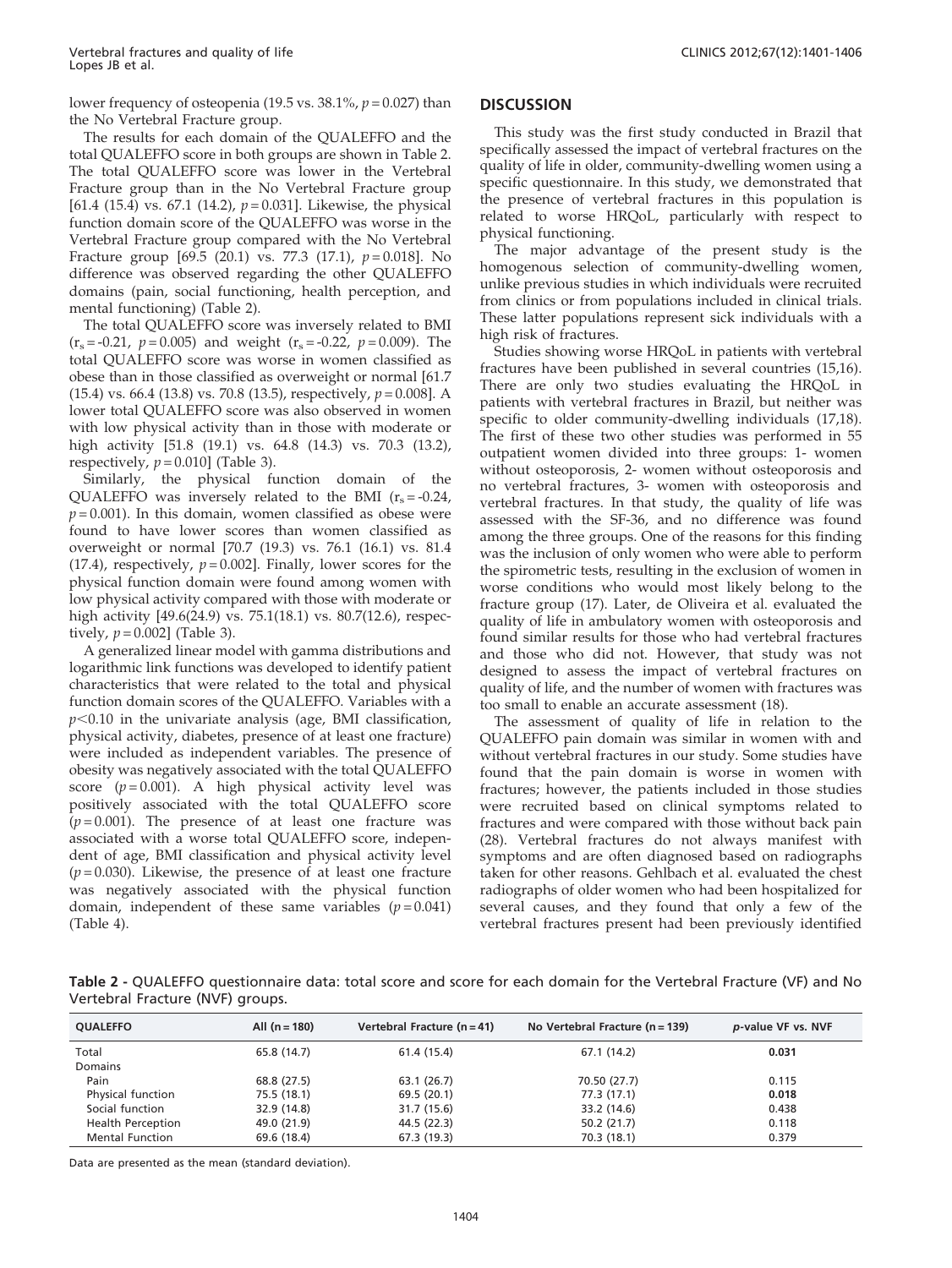<span id="page-4-0"></span>Table 3 - Association between categorical variables and the quality of life questionnaire scores (QUALEFFO: Total score and physical function domain score).

| <b>Variables</b>                | <b>QUALEFFO Total score</b> | p-value | <b>QUALEFFO Physical Function</b> | p-value |
|---------------------------------|-----------------------------|---------|-----------------------------------|---------|
| Classification according to BMI |                             |         |                                   |         |
| Normal                          | 70.8 (13.5)                 |         | 81.4 (17.4)                       |         |
| Overweight                      | 66.4 (13.8)                 | 0.008   | 76.1 (16.1)                       | 0.002   |
| Obese                           | 61.7 (15.4)                 |         | 70.7 (19.3)                       |         |
| Currently smoking               |                             |         |                                   |         |
| Yes                             | 63.7 (14.2)                 | 0.419   | 72.1 (14.1)                       | 0.159   |
| No                              | 66.0 (14.7)                 |         | 75.9 (18.4)                       |         |
| Physical activity level         |                             |         |                                   |         |
| Low                             | 51.8 (19.1)                 |         | 49.6 (24.9)                       |         |
| Moderate                        | 64.8 (14.3)                 | 0.010   | 75.1 (18.1)                       | 0.002   |
| High                            | 70.3 (13.2)                 |         | 80.7 (12.6)                       |         |
| Hypertension                    |                             |         |                                   |         |
| Yes                             | 68.6 (15.0)                 | 0.534   | 75.2 (17.1)                       | 0.317   |
| No                              | 69.9 (16.6)                 |         | 76.4 (20.8)                       |         |
| <b>Diabetes</b>                 |                             |         |                                   |         |
| Yes                             | 62.1 (14.2)                 | 0.052   | 72.1 (17.4)                       | 0.073   |
| No                              | 70.0 (14.7)                 |         | 76.6 (18.2)                       |         |
| Osteoporosis                    |                             |         |                                   |         |
| Yes                             | 67.7 (14.7)                 |         | 73.2 (17.2)                       |         |
| No                              | 69.8 (15.9)                 | 0.346   | 77.3 (18.6)                       | 0.027   |
| Severity of vertebral fracture  |                             |         |                                   |         |
| No Fracture                     | 67.1 (14.2)                 |         | 77.3 (17.1)                       |         |
| Grade 1                         | 58.6 (16.1)                 | 0.073   | 68.4 (17.8)                       | 0.053   |
| Grade 2 or 3                    | 62.5 (15.3)                 |         | 69.9 (21.0)                       |         |
| Chronic faller                  |                             |         |                                   |         |
| Yes                             | 63.3 (13.9)                 | 0.230   | 72.3 (17.8)                       | 0.223   |
| No                              | 66.3 (14.8)                 |         | 76.1 (18.1)                       |         |

Data are [presented as the mean \(standard deviation\).](#page-5-0)

by clinic[ians \(29\). Ind](#page-5-0)eed, in our previous study performed in Brazil, 29.4% subjects had vertebral fractures, and none of these patients had prior knowledge of their vertebral fractures (9).

As obs[erved in other studies, the mental function, social](#page-5-0) function[, and health perception domains were not signifi](#page-5-0)cantly d[ifferent between women with and without fractures](#page-5-0) (30). Th[e relatively small differences between the groups](#page-5-0) with and without fractures may be the result of the acceptance of poor health conditions due to the natural expectation of physical decline in older women (13).

In our study, we found that obesity and low physical activity were associated with lower quality of life. Other authors have reported that higher BMI and a sedentary lifestyle are factors that influence the quality of life in patients

|  | Table 4 - Generalized linear models. |
|--|--------------------------------------|
|--|--------------------------------------|

| <b>OUALEFFO</b>          | <b>Independent Variables</b>        | Coefficient <i>p</i> -value |         |
|--------------------------|-------------------------------------|-----------------------------|---------|
| Total                    |                                     |                             |         |
|                          | Age                                 | $-0.01$                     | 0.055   |
|                          | Classification according to<br>RMI* | $-0.07$                     | 0.001   |
|                          | Physical activity level             | 0.10                        | 0.001   |
|                          | <b>Diabetes</b>                     | $-0.05$                     | 0.208   |
|                          | Vertebral Fracture                  | $-0.08$                     | 0.030   |
| <b>Physical Function</b> |                                     |                             |         |
|                          | Age                                 | $-0.01$                     | 0.060   |
|                          | Classification according to         | $-0.07$                     | 0.002   |
|                          | RMI*                                |                             |         |
|                          | Physical activity level             | 0.13                        | < 0.001 |
|                          | <b>Diabetes</b>                     | $-0.04$                     | 0.569   |
|                          | Vertebral Fracture                  | $-0.10$                     | 0.041   |

\* BMI = body mass index.

with osteoporosis (18,31-32). It is important to highlight the fact that both obesity and a sedentary lifesty[le](#page-5-0) [are](#page-5-0) [preven](#page-5-0)table fac[tors](#page-5-0) [and](#page-5-0) [can](#page-5-0) [be](#page-5-0) [controlled](#page-5-0) [by](#page-5-0) [a](#page-5-0) [change](#page-5-0) [in](#page-5-0) [lifestyle.](#page-5-0)

Some [authors](#page-5-0) [observed](#page-5-0) [that](#page-5-0) [physical](#page-5-0) [exercise](#page-5-0) [is](#page-5-0) [asso](#page-5-0)ciated [with](#page-5-0) [a](#page-5-0) [better](#page-5-0) [quality](#page-5-0) [of](#page-5-0) [life](#page-5-0) [\(33\)](#page-5-0) [and](#page-5-0) [have](#page-5-0) [demon](#page-5-0)strated [that a home exercise program for women with](#page-5-0) vertebra[l](#page-5-0) [fractures](#page-5-0) [\(60](#page-5-0) [min/d,](#page-5-0) [3x/week](#page-5-0) [for](#page-5-0) [12](#page-5-0) [months\)](#page-5-0) significa[ntly improves the HRQoL \(34\). A study performed](#page-5-0) at our i[nstitution](#page-5-0) [in](#page-5-0) [osteoporosis](#page-5-0) [patients](#page-5-0) [showed](#page-5-0) [that](#page-5-0) [an](#page-5-0) exercise [program](#page-5-0) [improved](#page-5-0) [the](#page-5-0) [quality](#page-5-0) [of](#page-5-0) [life](#page-5-0) [in](#page-5-0) [these](#page-5-0) women [\(35\).](#page-5-0) [Therefore,](#page-5-0) [our](#page-5-0) [data](#page-5-0) [reinforce](#page-5-0) [the](#page-5-0) [need](#page-5-0) [for](#page-5-0) [all](#page-5-0) older women to be advised about the benefits of exercise. These women should be encouraged to exercise regularly to reduce their BMI and improve their general welfare.

Our study is the first in Brazil to conduct a thorough assessment of the relationship between quality of life and vertebral fractures. An important characteristic of this study was the use of standardized and reliable instruments for both the vertebral fracture assessment (Genant semi-quantitative method) and the HRQoL assessment (QUALEFFO). Although the QUALEFFO has not been validated in Brazil, which is a limitation of the present study, this tool is the most frequently used for assess[ing](#page-5-0) [quality](#page-5-0) [of](#page-5-0) [life](#page-5-0) [in](#page-5-0) [osteoporosis](#page-5-0) [and](#page-5-0) [was](#page-5-0) recomm[ended](#page-5-0) [for](#page-5-0) [the](#page-5-0) [investigation](#page-5-0) [of](#page-5-0) [vertebral](#page-5-0) [fracture](#page-5-0) subjects [in](#page-5-0) [multicentric](#page-5-0) [studies](#page-5-0) [that](#page-5-0) [included](#page-5-0) [centers](#page-5-0) [in](#page-5-0) Brazil (3[6\).](#page-5-0) [This](#page-5-0) [questionnaire](#page-5-0) [is](#page-5-0) [more](#page-5-0) [sensitive](#page-5-0) [in](#page-5-0) [detecting](#page-5-0) differen[ces](#page-5-0) [between](#page-5-0) [groups,](#page-5-0) [and](#page-5-0) [it](#page-5-0) [provides](#page-5-0) [a](#page-5-0) [better](#page-5-0) [dis](#page-5-0)criminat[ion](#page-5-0) [between](#page-5-0) [individuals](#page-5-0) [with](#page-5-0) [and](#page-5-0) [without](#page-5-0) [vertebr](#page-5-0)al fractures compared with generic HRQOL instruments, such as the SF-36, particularly with respect to physical functioning, which is significantly affected in these patients (8).

In conclusion, this study demonstrated the negative impact of vertebral fractures on the quality of life in older women, independent of other factors such as BMI and